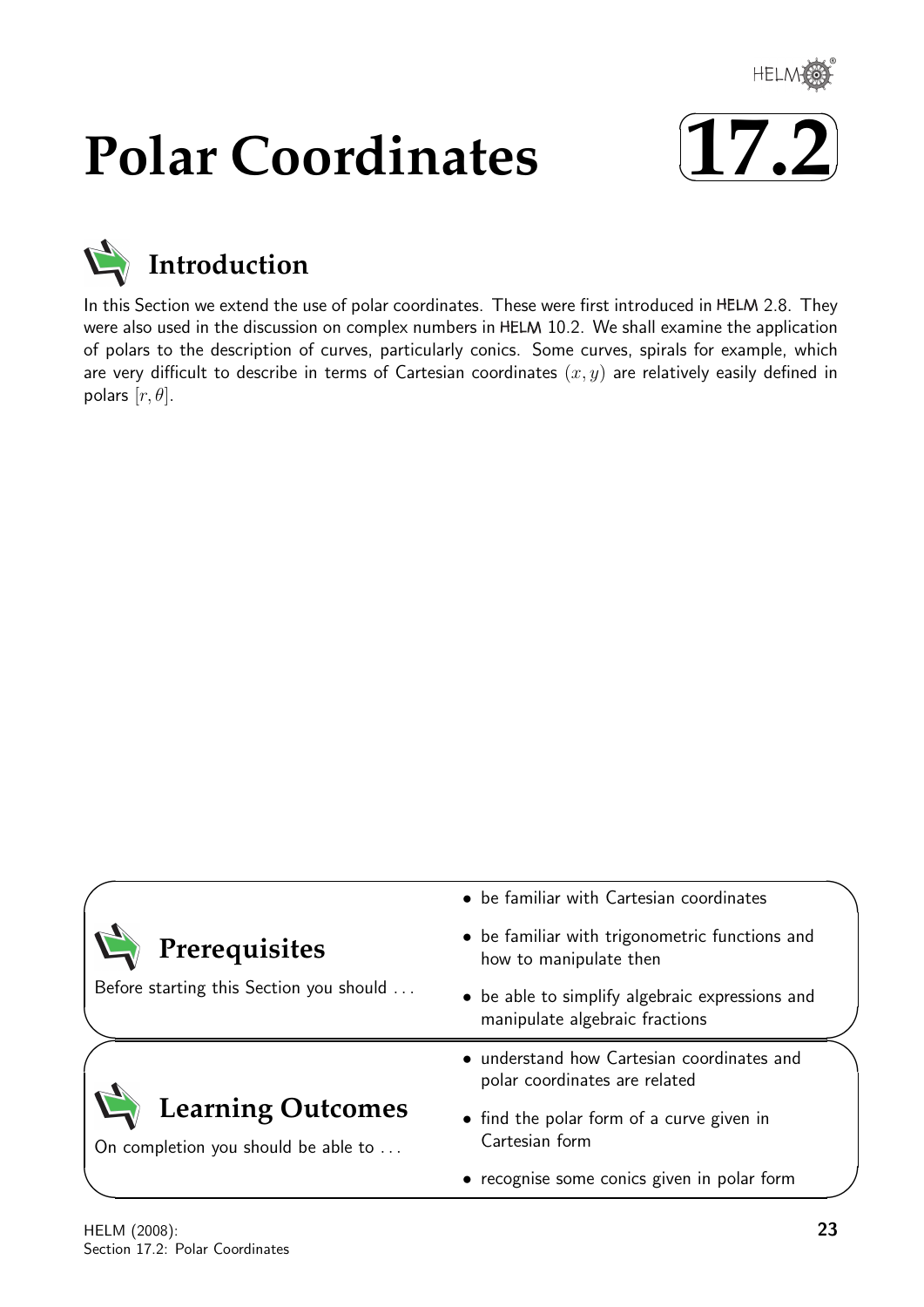# **1. Polar Coordinates**

In this Section we consider the application of polar coordinates to the description of curves; in particular, to conics.

If the Cartesian coordinates of a point P are  $(x, y)$  then P can be located on a Cartesian plane as indicated in Figure 10.



Figure 10

However, the same point P can be located by using polar coordinates  $r, \theta$  where r is the distance of P from the origin and  $\theta$  is the angle, measured anti-clockwise, that the line  $OP$  makes when measured from the positive x-direction. See Figure  $10(b)$ . In this Section we shall denote the polar coordinates of a point by using square brackets.

From Figure 10 it is clear that Cartesian and polar coordinates are directly related. The relations are noted in the following Key Point.

**Key Point 5** If  $(x, y)$  are the Cartesian coordinates and  $[r, \theta]$  the polar coordinates of a point P then  $x = r \cos \theta$   $y = r \sin \theta$ and, equivalently,  $r = +\sqrt{x^2 + y^2}$   $\tan \theta =$  $\hat{y}$  $\overline{x}$ 

From these relations we see that it is a straightforward matter to calculate  $(x, y)$  given  $[r, \theta]$ . However, some care is needed (particularly with the determination of  $\theta$ ) if we want to calculate  $[r, \theta]$  from  $(x, y)$ .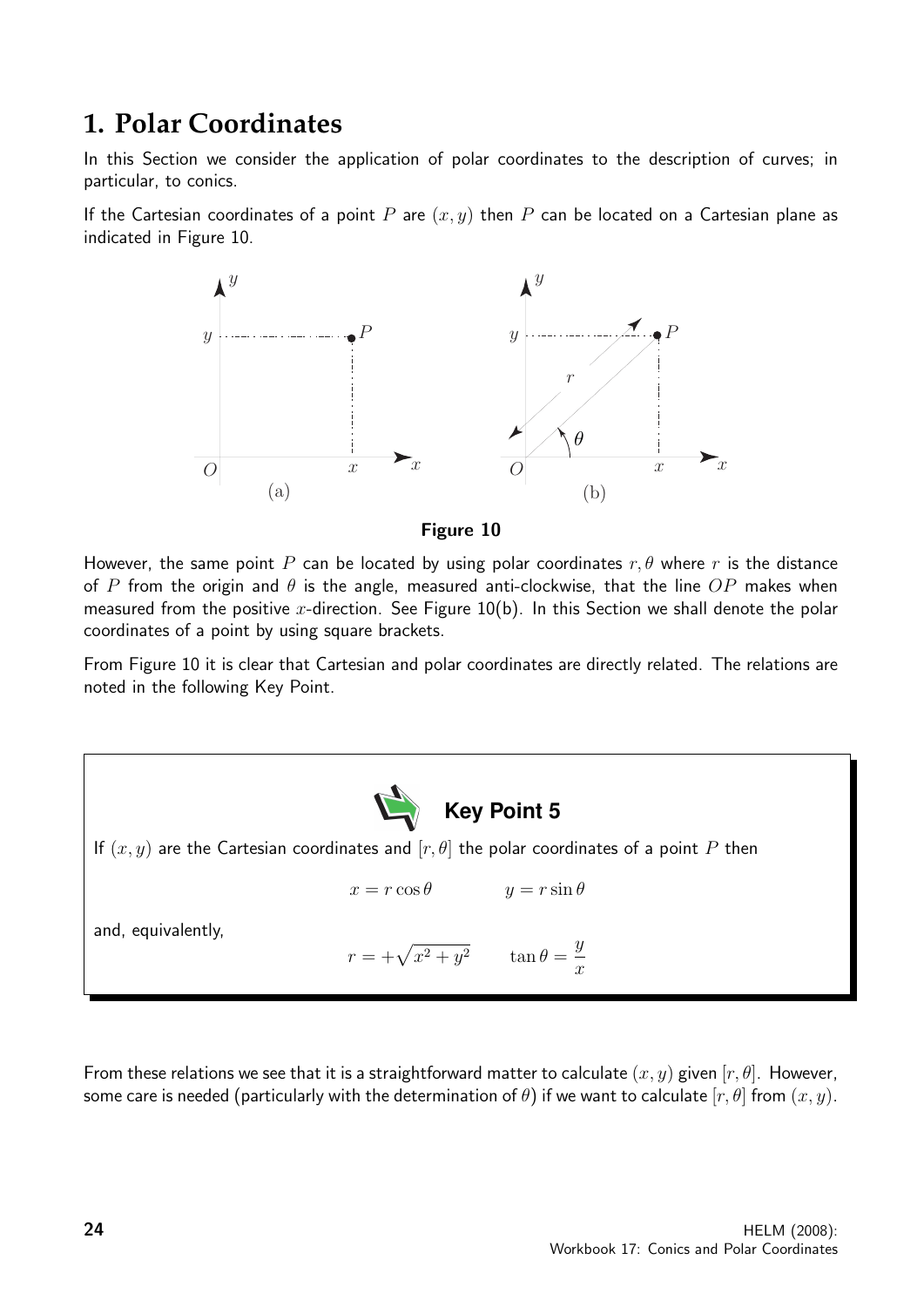



On a Cartesian plane locate points  $P,Q,R,S$  which have their locations specified by polar coordinates [2,  $\frac{1}{\pi}$ 2 ], [2, 3  $\frac{1}{\pi}$ 2 ], [3,  $\frac{1}{\pi}$ 6 ], [ √  $[2,\pi]$  respectively.





Two points  $P,Q$  have polar coordinates  $[3, \infty)$  $\pi$ 3  $\vert$  and  $\vert 2,$  $5\pi$ 6 ] respectively. By locating these points on a Cartesian plane find their equivalent Cartesian coordinates.

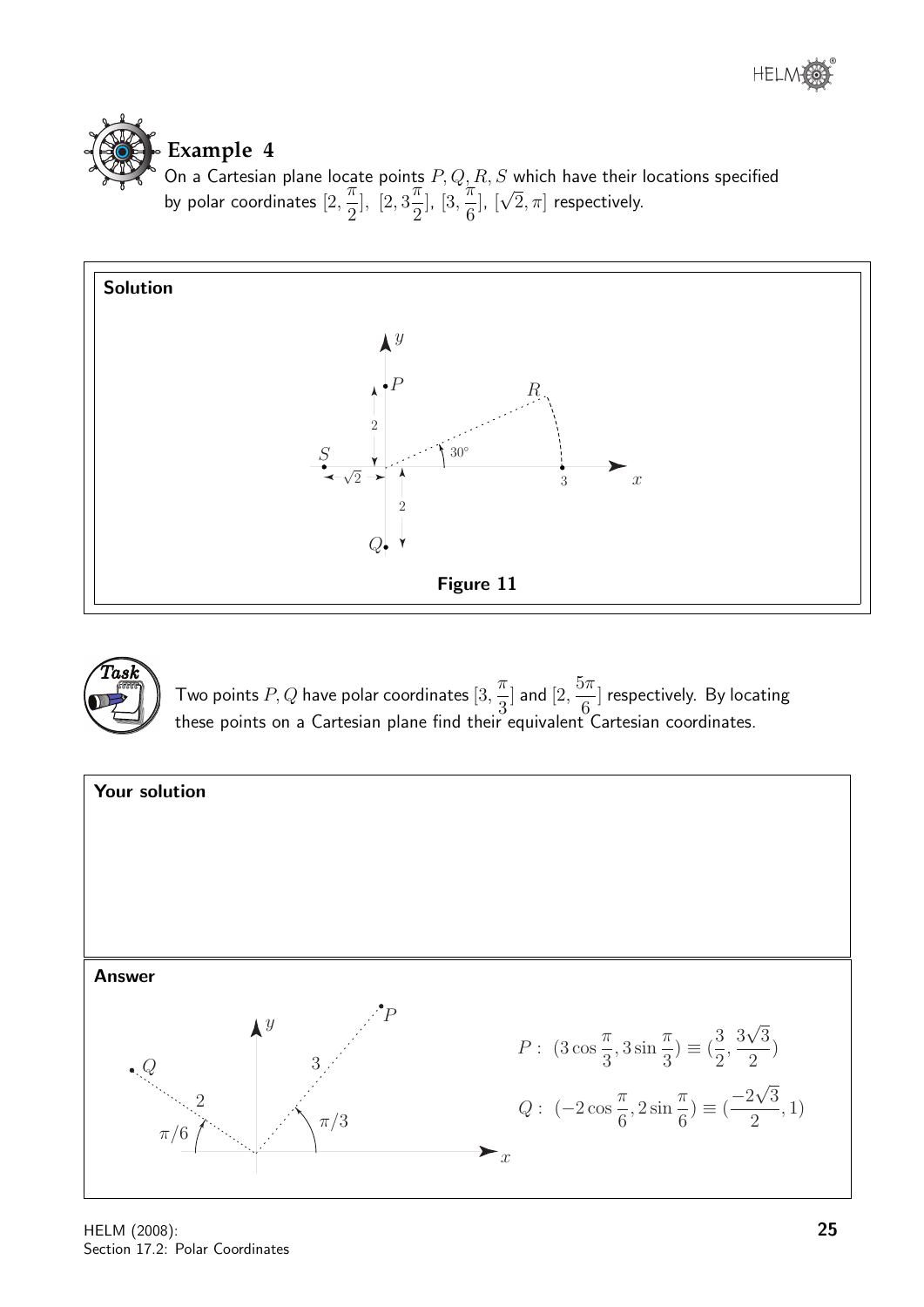The polar coordinates of a point are not unique. So, the polar coordinates  $[a, \theta]$  and  $[a, \phi]$  represent the same point in the Cartesian plane provided  $\theta$  and  $\phi$  differ by an integer multiple of  $2\pi$ . See Figure 12.



#### Figure 12

For example, the polar coordinates  $[2,$  $\pi$ 3 ], [2,  $7\pi$ 3  $\left| \frac{2}{2}, -\frac{5\pi}{2} \right|$ 3 ] all represent the same point in the Cartesian plane.



The angle  $-\phi$  is interpreted as the angle  $\phi$  measured in a clockwise direction.



Figure 13

#### **Exercises**

- 1. The Cartesian coordinates of  $P,Q$  are  $(1,-1)$  and  $(-1,$ √  $(3)$ . What are their equivalent polar coordinates?
- 2. Locate the points  $P,Q,R$  with polar coordinates  $[1, \,$  $\pi$ 3 ], [2,  $7\pi$ 3 ], [2,  $10\pi$ 3 ]. What do you notice?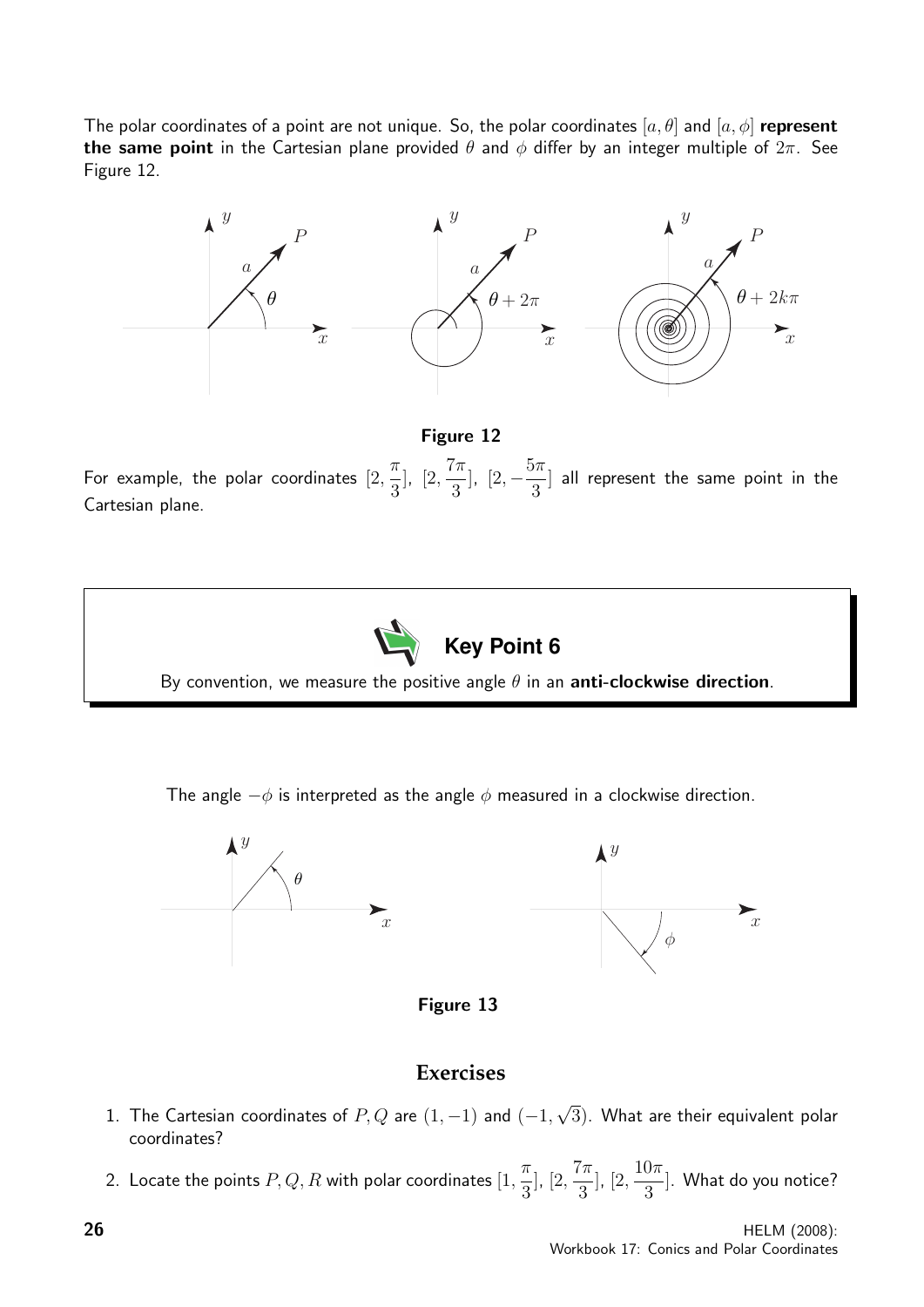



# **2. Simple curves in polar coordinates**

We are used to describing the equations of curves in Cartesian variables  $x,y$ . Thus  $x^2+y^2=\mathbb{1}$ represents a circle, centre the origin, and of radius 1, and  $y=2x^2$  is the equation of a parabola whose axis is the  $y$ -axis and with vertex located at the origin. (In colloquial terms the vertex is the 'sharp end' of a conic.) We can convert these equations into polar form by using the relations  $x = r \cos \theta$ ,  $y = r \sin \theta$ .



### **Example 5**

Find the polar coordinate form of

(a) the circle  $x^2 + y^2 = 1$  (b) the parabola  $y = 2x^2$ .

#### Solution

(a) Using 
$$
x = r \cos \theta
$$
,  $y = r \sin \theta$  in the expression  $x^2 + y^2 = 1$  we have

 $(r \cos \theta)^2 + (r \sin \theta)^2 = 1$  or  $r^2(\cos^2 \theta + \sin^2 \theta) = 1$ 

giving  $r^2=1$ . We simplify this to  $r=1$  (since  $r=-1$  is invalid being a negative distance). Of course we might have guessed this answer since the relation  $r = 1$  states that every point on the curve is a constant distance 1 away from the origin.

(b) Repeating the approach used in (a) for  $y = 2x^2$  we obtain:

 $r \sin \theta = 2(r \cos \theta)^2$  i.e.  $r \sin \theta - 2r^2 \cos^2 \theta = 0$ 

Therefore  $r(\sin \theta - 2r \cos^2 \theta) = 0$ . Either  $r = 0$  (which is a single point, the origin, and is clearly not a parabola) or

 $\sin \theta - 2r \cos^2 \theta = 0$  giving, finally  $r =$ 1 2  $\tan \theta \sec \theta$ .

This is the polar equation of this particular parabola,  $y = 2x^2$ .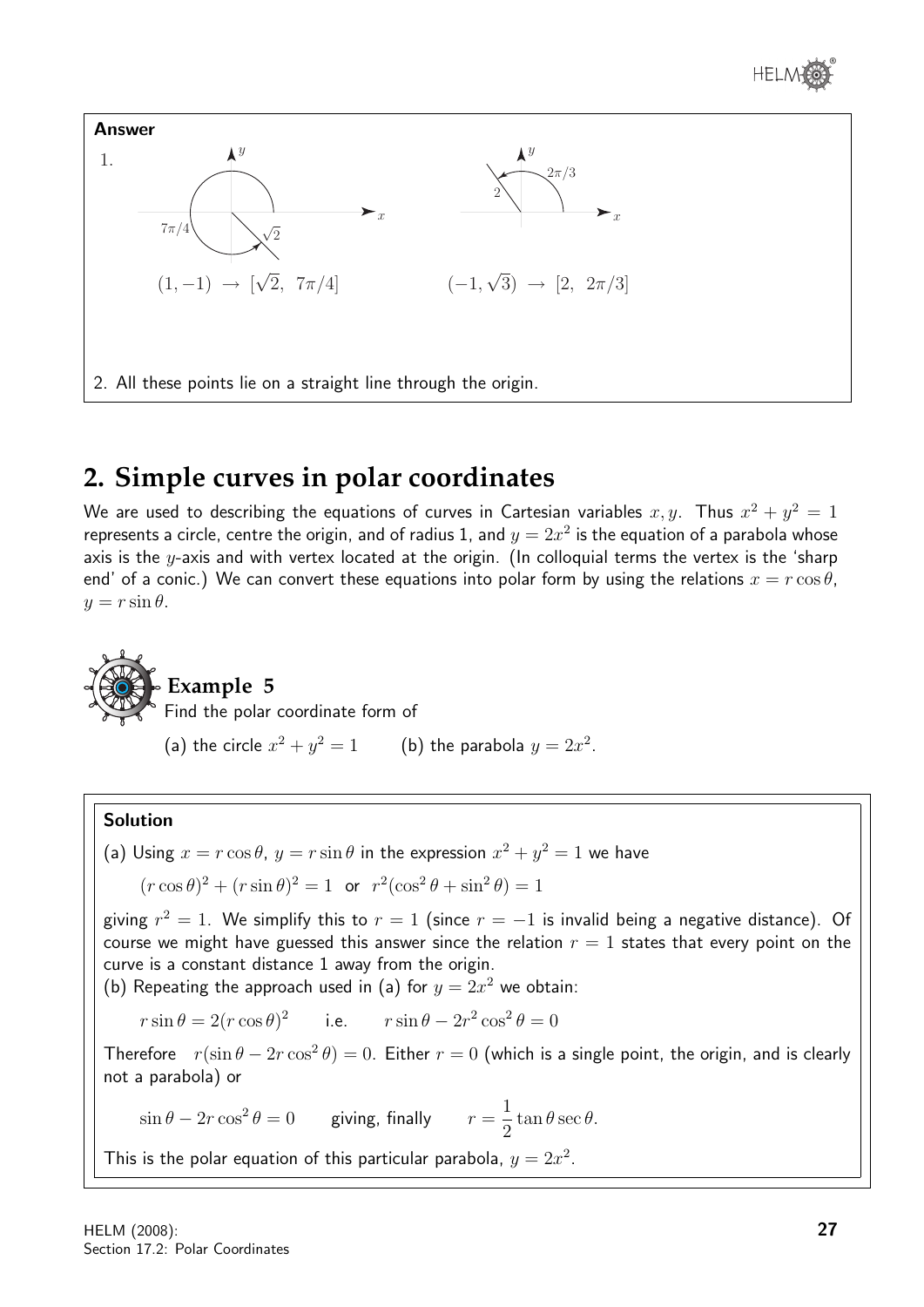





Sketch the curve  $r = \cos \theta$ .

First complete the table of values. Enter values to 2 d.p. and work in radians:

|  |  | <b>Your solution</b> |
|--|--|----------------------|
|--|--|----------------------|

| $\sim$ |  |  |  |  |
|--------|--|--|--|--|

#### Answer

|        | . |    | Zπ             |     | $4\pi$  |         | эπ                       |
|--------|---|----|----------------|-----|---------|---------|--------------------------|
| $\sim$ |   | 87 | БΛ<br>∪.∪<br>u | .UU | $-0.50$ | $-0.87$ | $\overline{\phantom{0}}$ |

You will see that the values of  $\theta$  for  $\frac{\pi}{2}$ 2  $< \theta < \frac{3\pi}{2}$ 2 give rise to negative values of  $r$  (and hence invalid).

Now sketch the curve:

# Your solution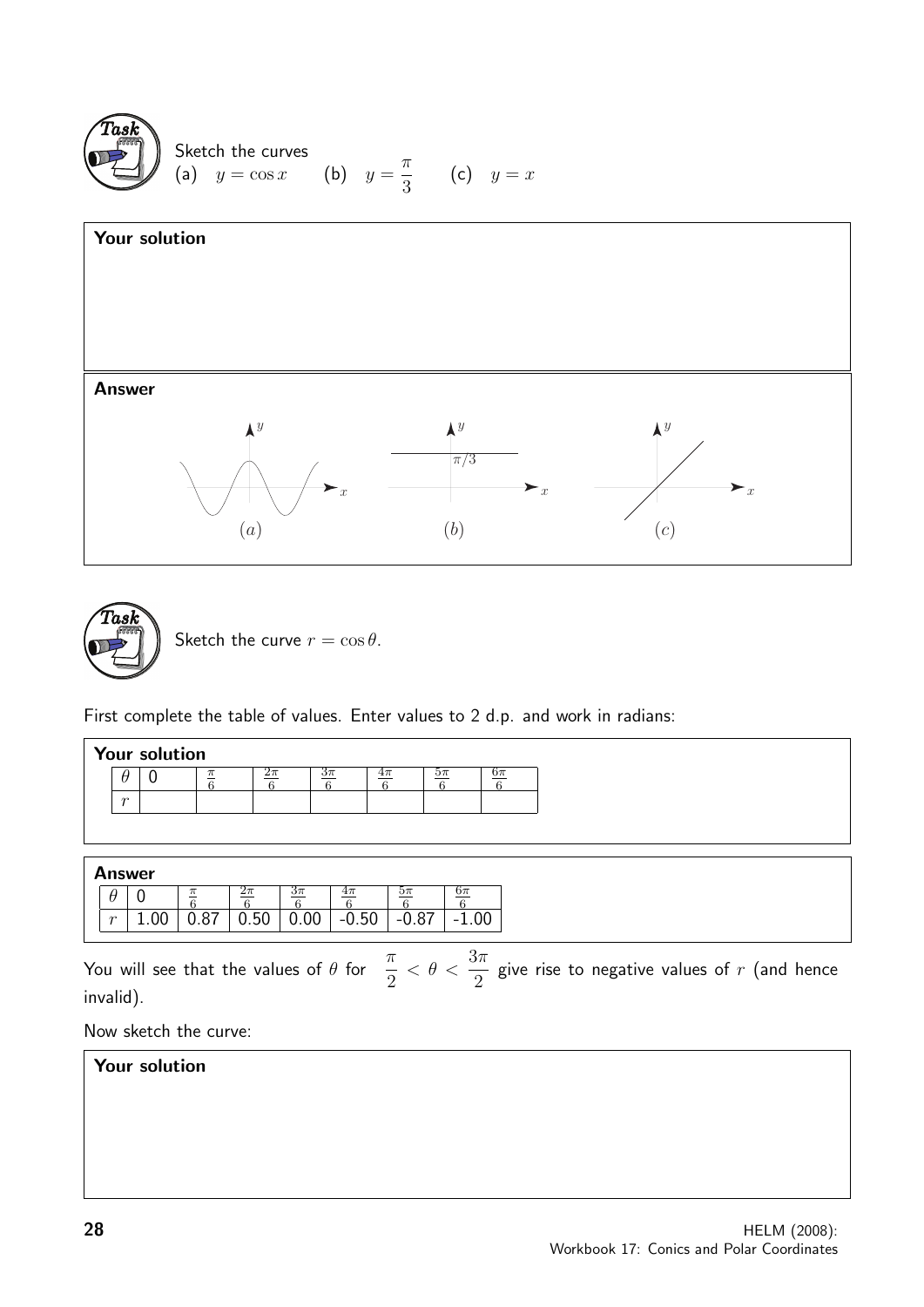





Sketch the curve 
$$
\theta = \pi/3
$$
.

#### Your solution

#### Answer

Radial line passing through the origin at angle  $\frac{\pi}{2}$ 3 to the positive  $x$ -axis.



Sketch the curve  $r = \theta$ .

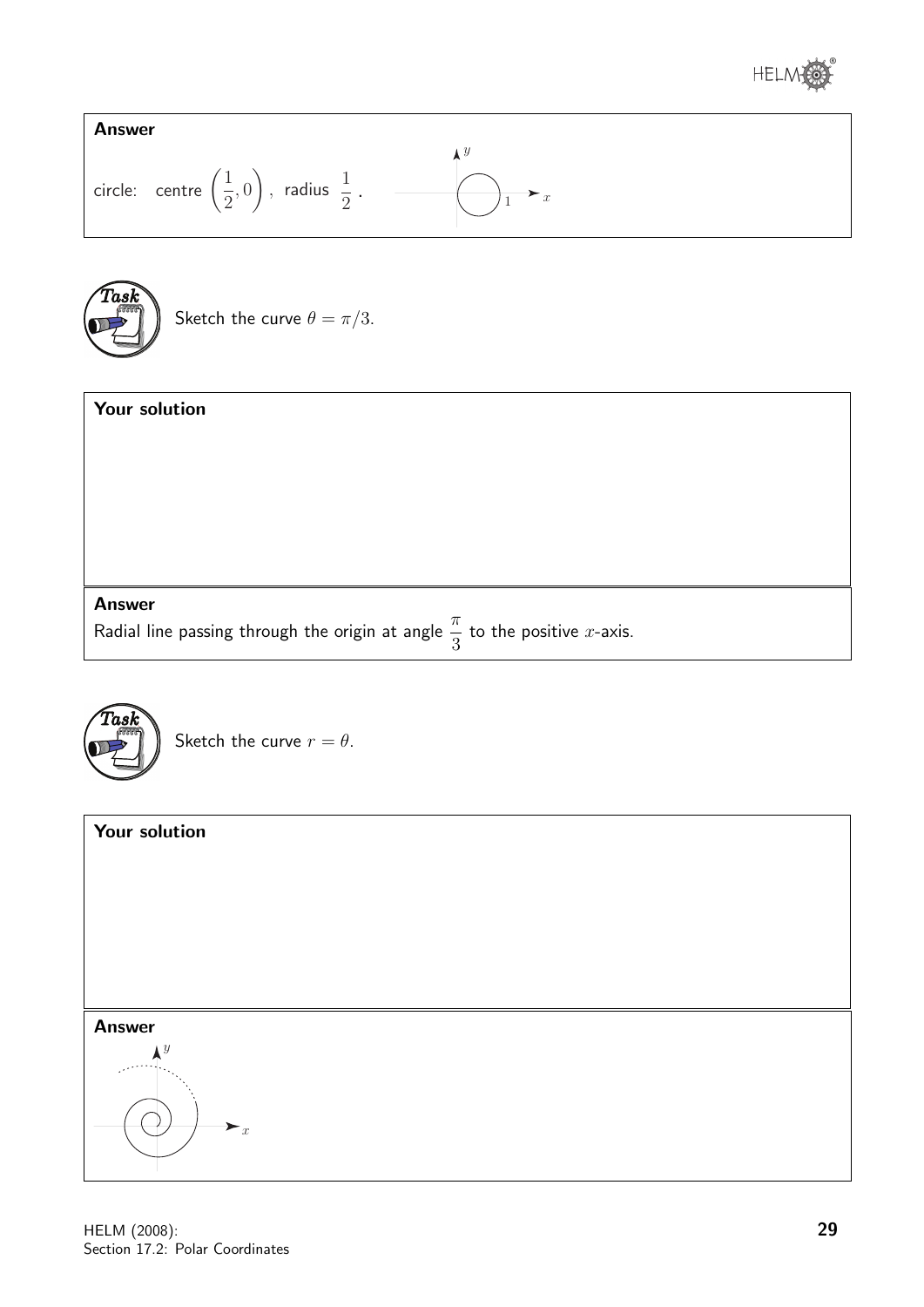# **3. Standard conics in polar coordinates**

In the previous Section we merely stated the standard equations of the conics using Cartesian coordinates. Here we consider an alternative definition of a conic and use this different approach to obtain the equations of the standard conics in polar form. Consider a straight line  $x = -d$  (this will be the directrix of the conic) and let  $e$  be the eccentricity of the conic ( $e$  is a positive real number). It can be shown that the set of points  $P$  in the  $(x, y)$  plane which satisfy the condition

distance of  $P$  from origin

 $\frac{u}{v} = e$ <br>perpendicular distance from P to the line

is a conic with eccentricity e. In particular, it is an ellipse if  $e < 1$ , a parabola if  $e = 1$  and a hyperbola if  $e > 1$ . See Figure 14.



Figure 14

We can obtain the polar coordinate form of this conic in a straightforward manner. If  $P$  has polar coordinates  $[r, \theta]$  then the relation above gives

$$
\frac{r}{d+r\cos\theta} = e \qquad \text{or} \qquad r = e(d+r\cos\theta)
$$

ed  $1 - e \cos \theta$ 

Thus, solving for  $r$ :

This is the equation of the conic.

In all of these conics it can be shown that one of the foci is located at the origin. See Figure 15 in which the pertinent details of the conics are highlighted.



Figure 15

**30** HELM (2008): Workbook 17: Conics and Polar Coordinates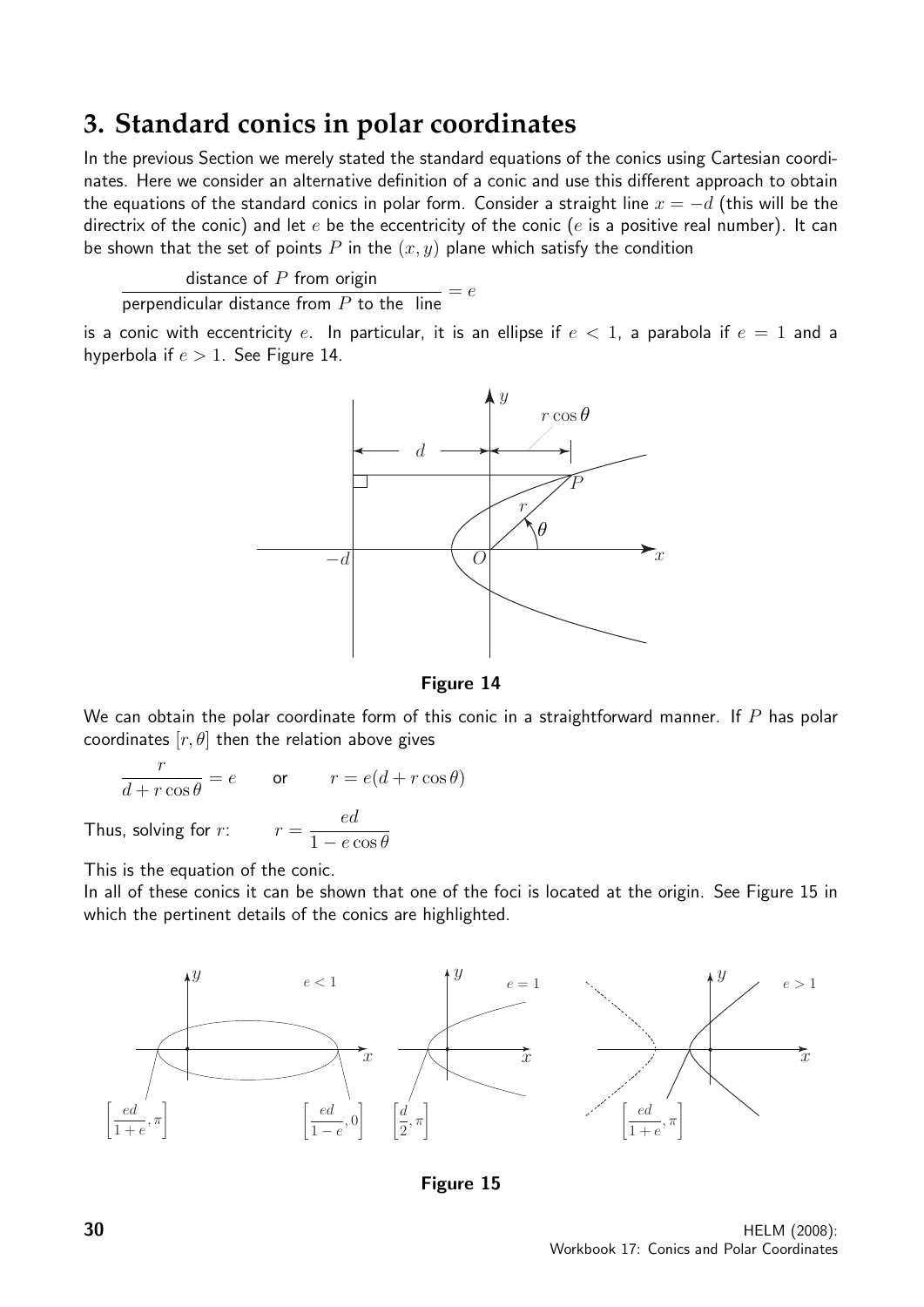

Sketch the ellipse  $r =$ 4  $2 - \cos \theta$ and locate the coordinates of its vertices.